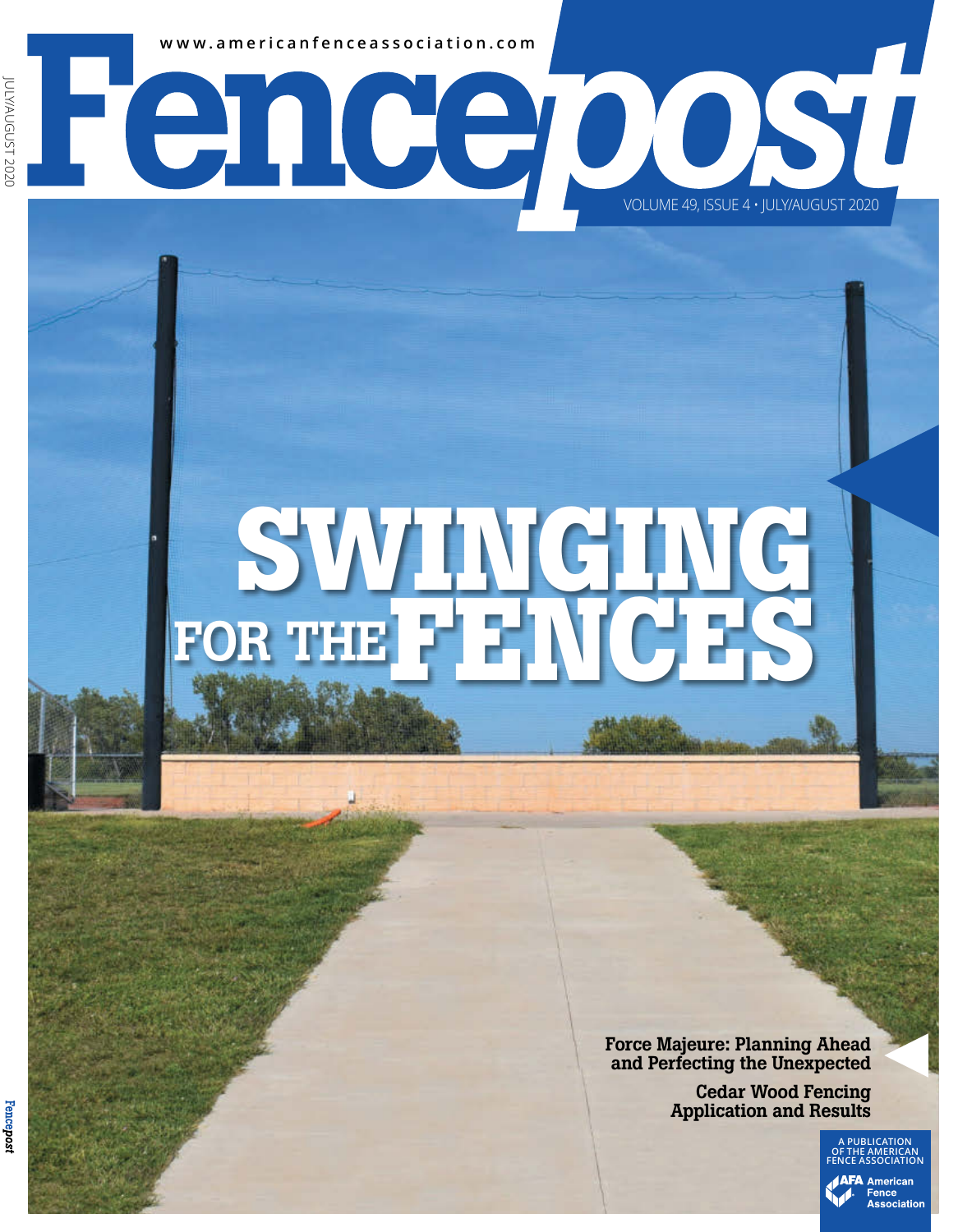## **Swinging for the Fences**

**At Sports Fields, Contractors are Upping the Game.**

*By Steven H. Miller*

**O**n a spring afternoon, the roar of rush hour is split by the crack of a baseball bat, and the ball soars away from home plate. The crowd of cheering high school kids is on its feet as the ball sails over the outfield and heads towards a street full of speeding cars. Fortunately, there is a 30-foot-tall net to catch it before it reaches the traffic, potentially breaking a windshield and causing a collision. The factor that keeps that net up there in the wind, ready to snag a home run, is a contractor who knew how to pay attention to the details. Sports complexes and athletic fields



Spalding University's softball diamond features 30-foot tall backstop netting.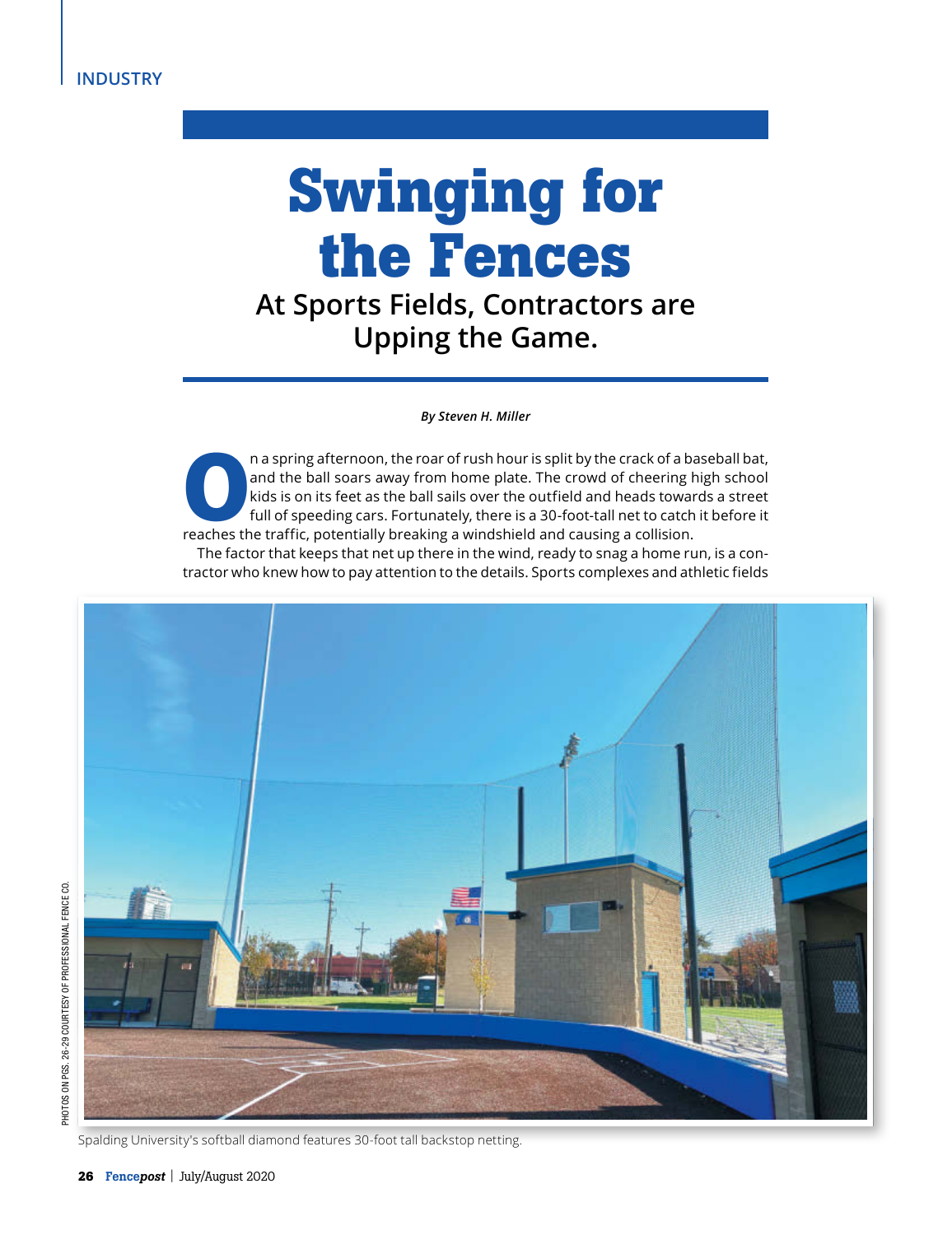are projects that go beyond simple fences. They use all the familiar tools but stretch the fence-maker's skills. They can also require the contractor to come in at the beginning of a project rather than the end, work closely with other trades, and play a defining role in creating the site.

Is sports fencing a specialty? That depends on who you talk to.

#### "SOME EXPERTISE GOES INTO IT."

Chris Osmer, Vice President of AFA-member company Professional Fence Co., believes that it's a specialized application of fencing. His company won the 2019 AFA PRO Award in the Commercial Multi-Use category for their work on the Spalding University athletic complex in Louisville, KY.

"I would say that there is some expertise that goes into it. You have to have an understanding of the sport, how it's played, and how our products are going to interact with the players and the game itself. Once you have that fundamental knowledge, it's easier to apply fencing knowledge and experience to it."

The Spalding University project is a 7.5-acre site in downtown Louisville. Mortised neatly into this rectangle are two soccer fields (which double for lacrosse and field hockey), a softball diamond, batting cages, and a small parking lot. To keep the games from spilling into the surrounding neighborhood, the fields are fenced with 20-foot-tall netting around each soccer area. The softball diamond has an 8-foot tall chain link field fence backed up by 20-foot-tall netting, and a 30-foot-tall net backstop. The netting systems are retractable so they can be removed easily (without a cherry-picker) for off-season storage. Chain link surrounds the pitcher's bullpen and protects the fronts of the dugouts. The batting tunnels are netting on four sides and the roof. The entire property is bounded by ornamental aluminum fence, including a main gate with brick pillars. Professional Fence installed all of it including the netting systems.

"The unique thing about these athletic complexes," comments Osmer,



The new Spalding University athletic complex in downtown Louisville, KY, includes two soccer fields and a softball diamond, bounded by a combination of chain link fence, ornamental aluminum fence, and tall retractable net systems.



The 20-foot tall soccer field nets can be lowered for easy removal during off-season, thus extending the service life of the materials.

"is that we're generally there from start to finish. We've got to help start the project to establish the fields." This is in contrast to most other jobs where, he says, "we're the last guys out there."

The first installations on the project were the softball field fence posts and the sleeves for the netting posts. "The way that these fields are built with synthetic turf, they pour a concrete curb around the outside, which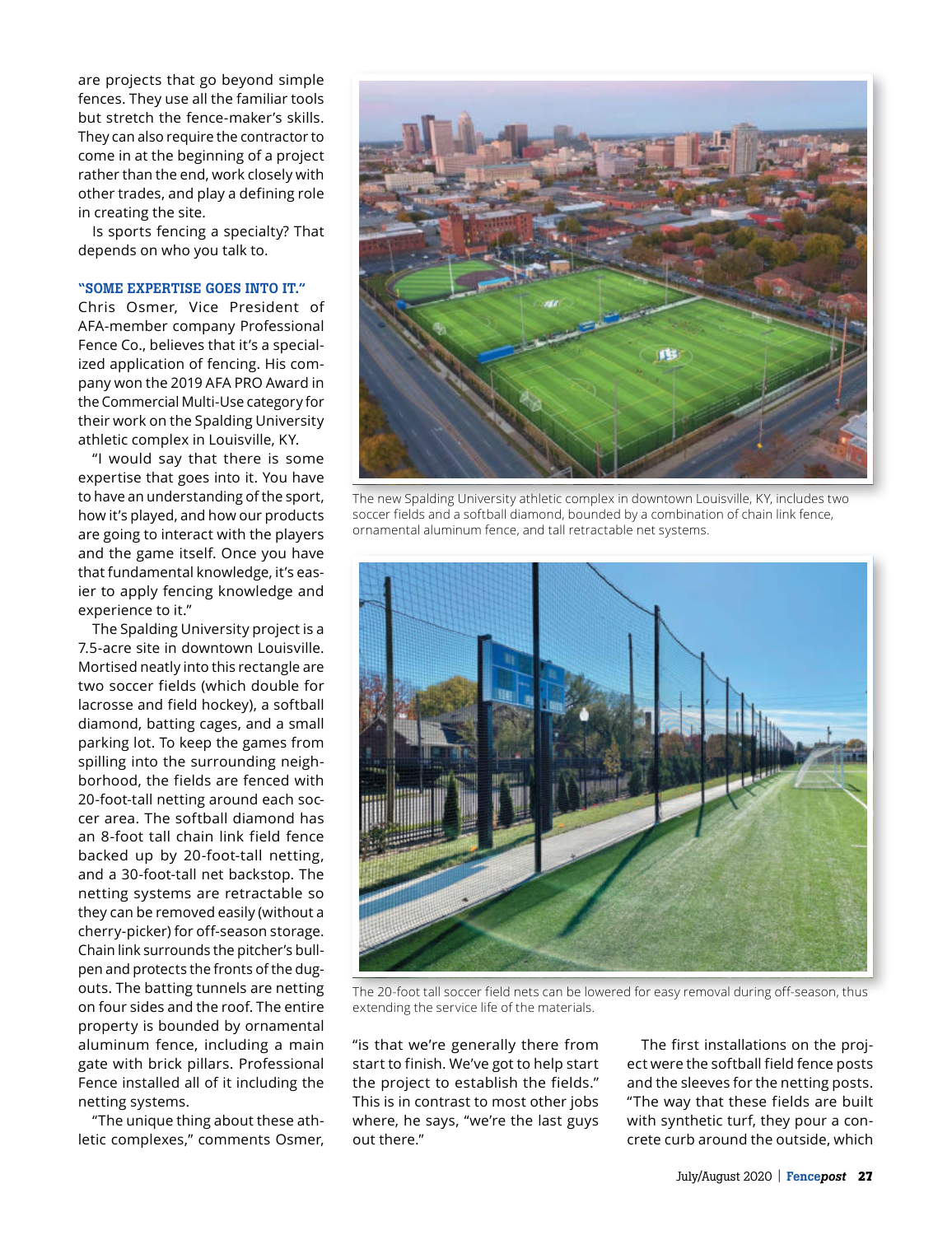encases the sleeves that our netting posts slide down into. It's a similar thing with the chain link fence that goes around the softball fields. So it's pretty critical that we're getting the correct fence-line in place and getting the correct elevations, because every other contractor is piggy-backing off our work."

"In this instance," adds Osmer, "we did perimeter ornamental fencing around the entire complex as well," which was one of the last things constructed, "so we were kind of wire to wire on this job."

Since they were involved virtually throughout the project, they had to coordinate with other contractors to an unusual degree. Because of this, Osmer feels that good collaborative skills are vital to doing sports fence projects. "The most important thing is to be able to work with other contractors on the job, and being able to communicate well with them. Communications are key."

Professional Fence had done sports complexes before, including tall netting. The only aspect of this project that was new to them was the retractable system. "We're not scared to try something new," Osmer explains. "The more you work with new things, the more you learn, the better you get." His team also installed padding on the low wall at the base of the softball backstop, attached with a velcro-type system so it can be removed to minimize weathering.

As to the installation work, Osmer says, "the most important thing is to not cut corners. It's easy for people to get out there and get in a rush and skip over minor details, but when you're working with other contractors and under some unique circumstances, you need to make sure you're detail-oriented about it."

### "A FENCE IS A FENCE"

Rob Greene, co-founder and president of AFA-member Martin Fence Company, believes that the difference in sports projects is only one of degree. "Many times, it involves taller fences, backstops," says Greene, "but technically a fence is a fence." His company



Batting tunnels are nothing but net.

has "done our share" of sports projects, although they typically do not do tall netting, which Greene feels is really a specialty of its own.

Greene describes sports projects as simply a challenge of professionalism. "If you've put in fencing and rebuilt it, then this is the same thing. The material's a lot heavier and has to be properly sized, but you're opening up a set of plans and specifications and you're putting it in."

He believes the real difference comes before the job. "The trick is when you're estimating it, to know how long it's going to take you to do it if you haven't done it before. Let's say on the backstop, if, instead of being a straight vertical backstop 30 feet high, you had an overhang where you have to bias-cut the corners, that would add to the degree of difficulty. You have to accommodate for the labor and the time involved for those various cuts." He advises first-timers estimating a sports project, "Always look at the worst-case scenario and work down from there."

#### THE BIG DIFFERENCE

For an experienced fence contractor, the single biggest difference about sports projects is unquestionably the netting systems. Netting installations are on a larger scale than most fences, heavier products that operate under heavier loads. The poles are often 30–50 feet tall. They may be spaced up to 50 feet apart. They are bridged by cables to support the nets, strung under high tension to minimize sag. The netting itself is heavy and, although it appears to be mostly open area, can develop significant wind load.

There are specialists who only do netting installations, some of whom travel the country executing major projects. However, the essential skills are similar to fence work. Moreover, the systems are (usually) designed and engineered for the project, and the contractor is given a set of drawings and specifications to rely on.

Typically, netting hangs on its own set of poles. In situations where there is fence at the bottom of the netting,